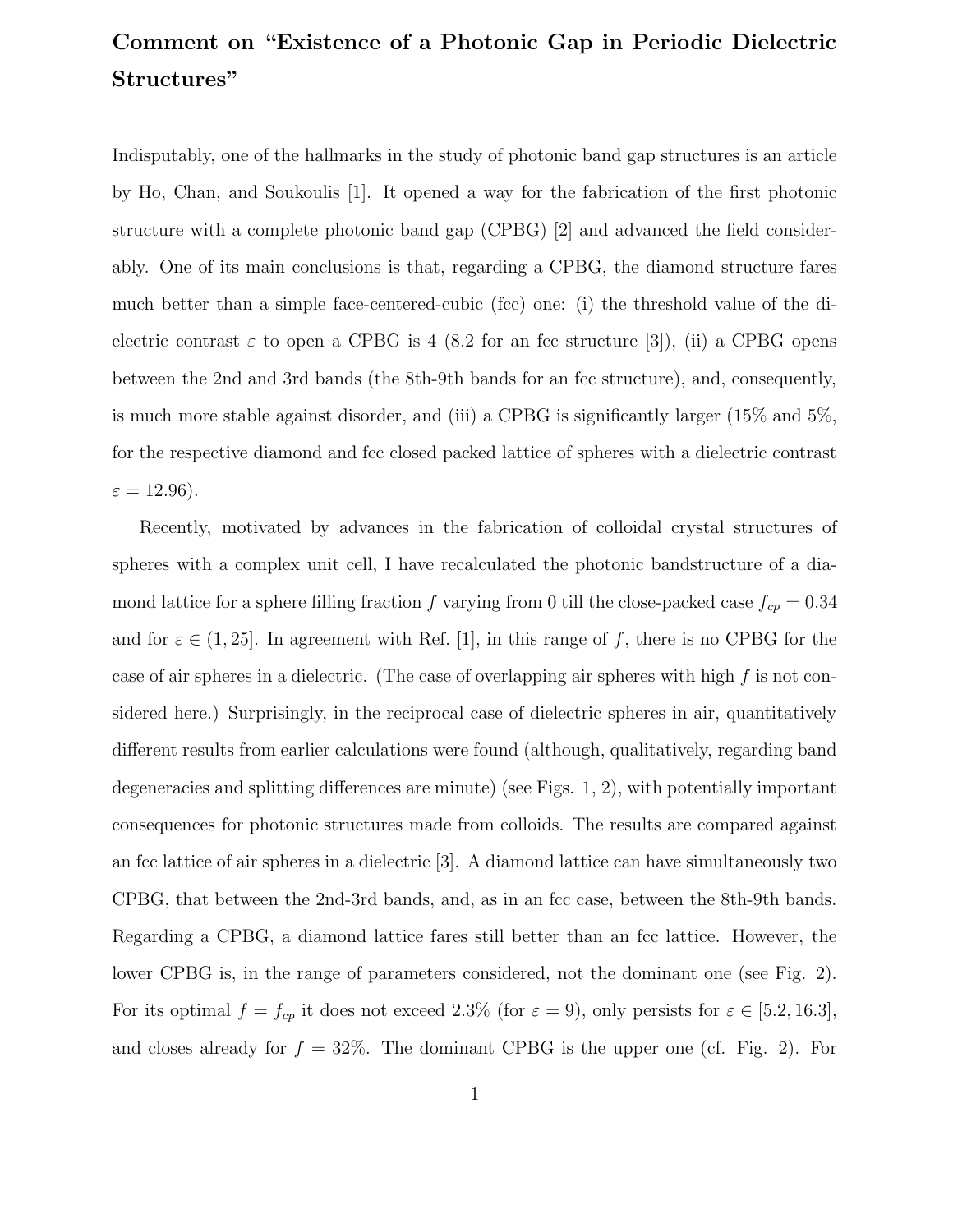$f = 17\%$  and  $\varepsilon = 12.96$  it can reach 12%, however, the threshold value of  $\varepsilon$  for its opening is 7.9, comparable to that for an fcc lattice. I have several reasons to believe that my results are correct. I have performed band structure calculations using the photonic KKR method [3], which is optimized for lattices of spheres, whereas results computed in early days of the plane-wave expansion method have often turned out imprecise, an example being Ref. [4]. Indeed, 6 years later, for the test case in Fig. 1, the plane-wave method (see Fig. 4 of Ref. [5]) yielded a lower CPBG width of only half that presented in Ref. [1]. The two lowest bands in Fig. 1 (but not the higher ones) agree well with those calculated in Ref. [5]. The effective refractive index  $n_{\text{eff}}$ , as calculated from the band structure in the L direction, is 1.604, only 10% larger than  $n_{\text{eff}}^{MG} = 1.456$ , calculated by the Garnett formula [6], which usually provides a very good fit to  $n_{\text{eff}}$ . For comparison, the upper edge of the bands at the L point in Ref. [1] seems to be almost 20% lower than in my case, resulting in more than 30% deviation from  $n_{\text{eff}}^{MG}$ .

Alexander Moroz

Debye Institute, Utrecht University

Postbus 80000, NL-3508 TA Utrecht, The Netherlands

Received:

PACS numbers: 42.70.Qs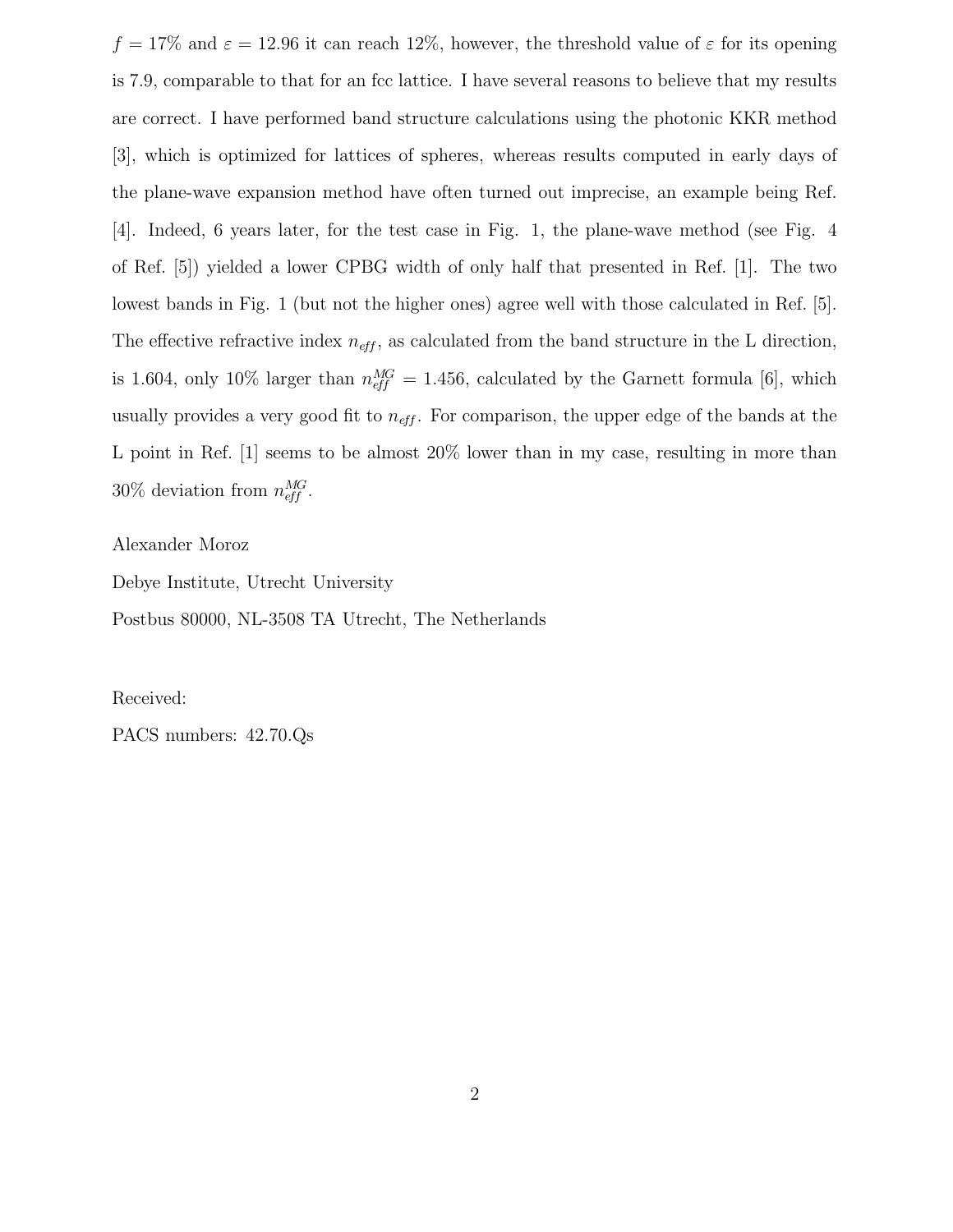## REFERENCES

- [1] K. M. Ho, C. T. Chan, and C. M. Soukoulis, Phys. Rev. Lett. 65, 3152 (1990).
- [2] E. Yablonovitch, T. J. Gmitter, and K. M. Leung, Phys. Rev. Lett. 67, 2295 (1991).
- [3] A. Moroz and C. Sommers, J. Phys.: Condens. Matter 11, 997 (1999).
- [4] P. R. Villeneuve and M. Piché, Phys. Rev. B 46, 4973 (1992).
- [5] S. Simeonov, U. Bass, and A. R. McGurn, Physica B 228, 245 (1996).
- [6] J. C. M. Garnett, Phil. Trans. R. Soc. London 203, 385 (1904).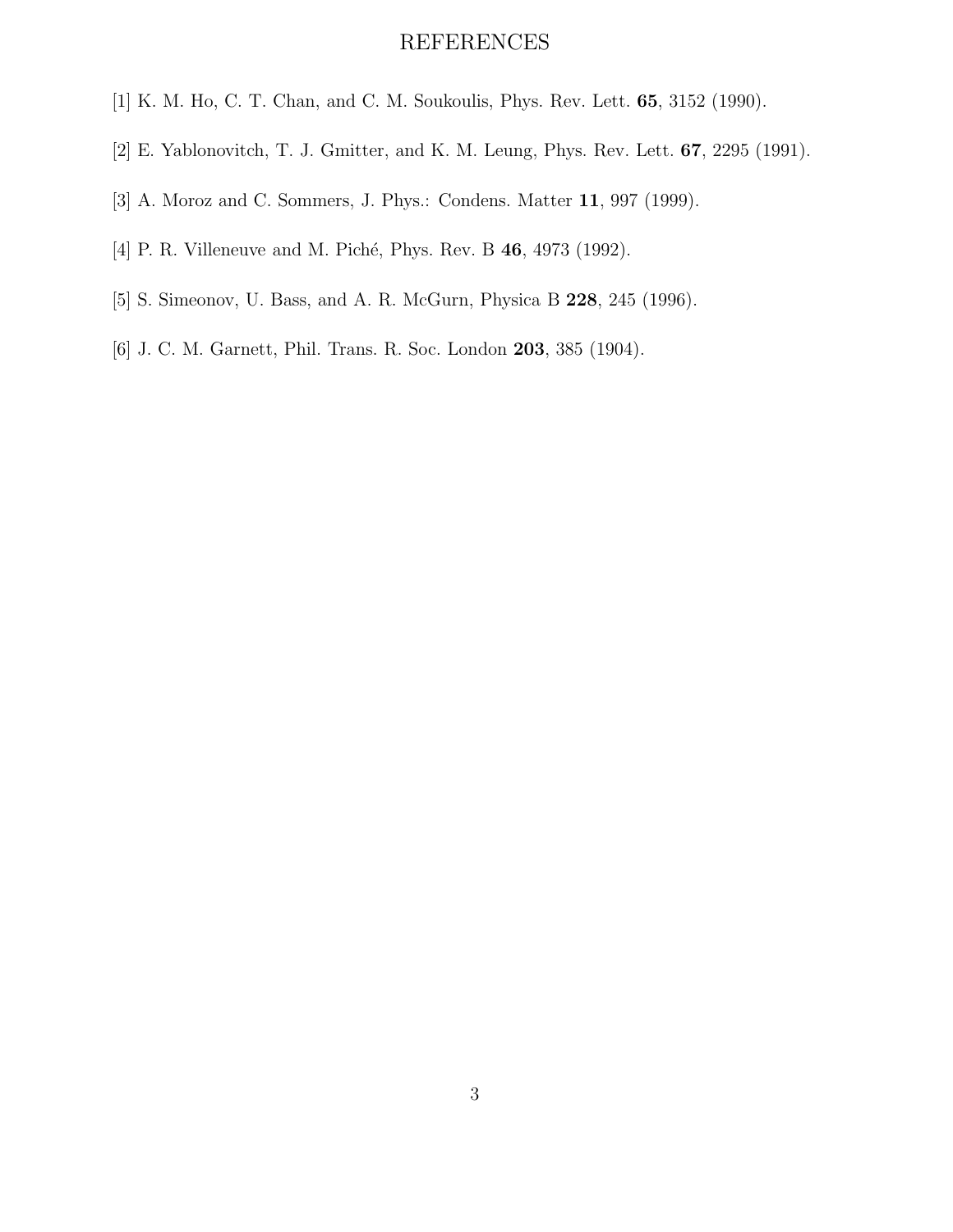

FIG. 1. Photonic band structure for a close-packed diamond lattice of spheres of dielectric constant  $\varepsilon = 12.96$  in air (the same set of parameters as in Ref. [1]). Frequency in units  $\left[\frac{c}{A}\right]$ , where  $c$  is the speed of light in vacuum and  $A$  is the lattice constant of a conventional cubic unit cell of the diamond lattice. Two CPBG open in the spectrum with the respective gap to midgap frequency ratios 1.3% and 4.2%.